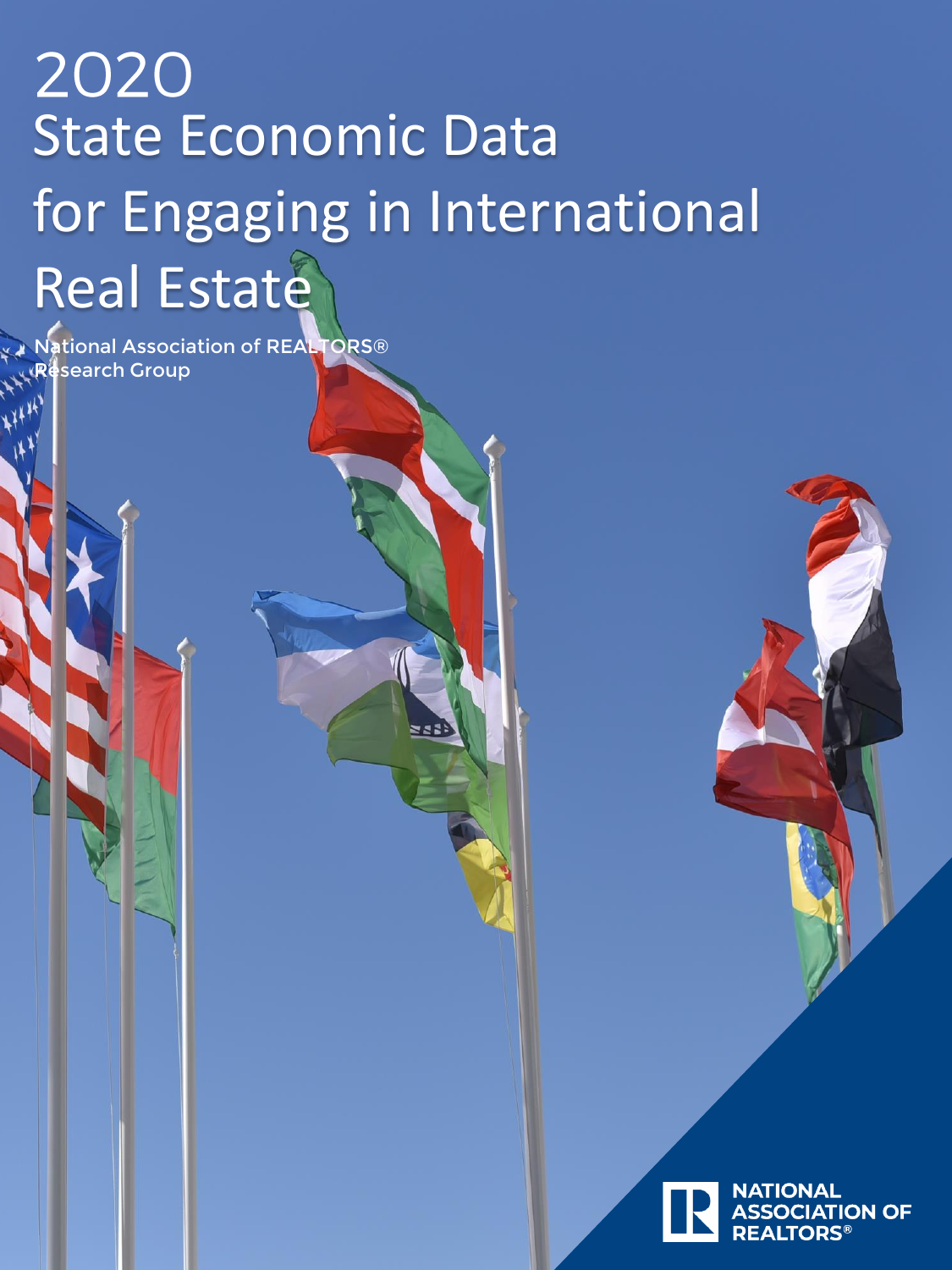International migration and trade and investment among countries open opportunities for working with international clients. This Report provides state-level economic data that point to the potential of working with interntional clients interested in purchasing U.S. residential or commercial real estate for primary residence, vacation home, investment rental property, or business uses.

According to the 2019 National Association of REALTORS® Profile of International Activity in U.S. Residential Real Estate, foreign buyers purchased \$77.9 billion of residential property during April 2018—March 2019, or five percent of the \$1.6 trillion of total existing home sales during the same period.

The 2020 Commercial Real Estate International Business Trends reported \$4.3 billion in commercial transactions with foreign clients in 2018 among REALTORS® who are typically engaged in commercial transactions of less than \$1 million per transaction.

More data and information on residential, commercial, and global resources can be found at:

<https://www.nar.realtor/research-and-statistics> <https://www.nar.realtor/international-real-estate> <https://www.nar.realtor/commercial-investment-real-estate>

For inquiries, email us at Data@nar.realtor.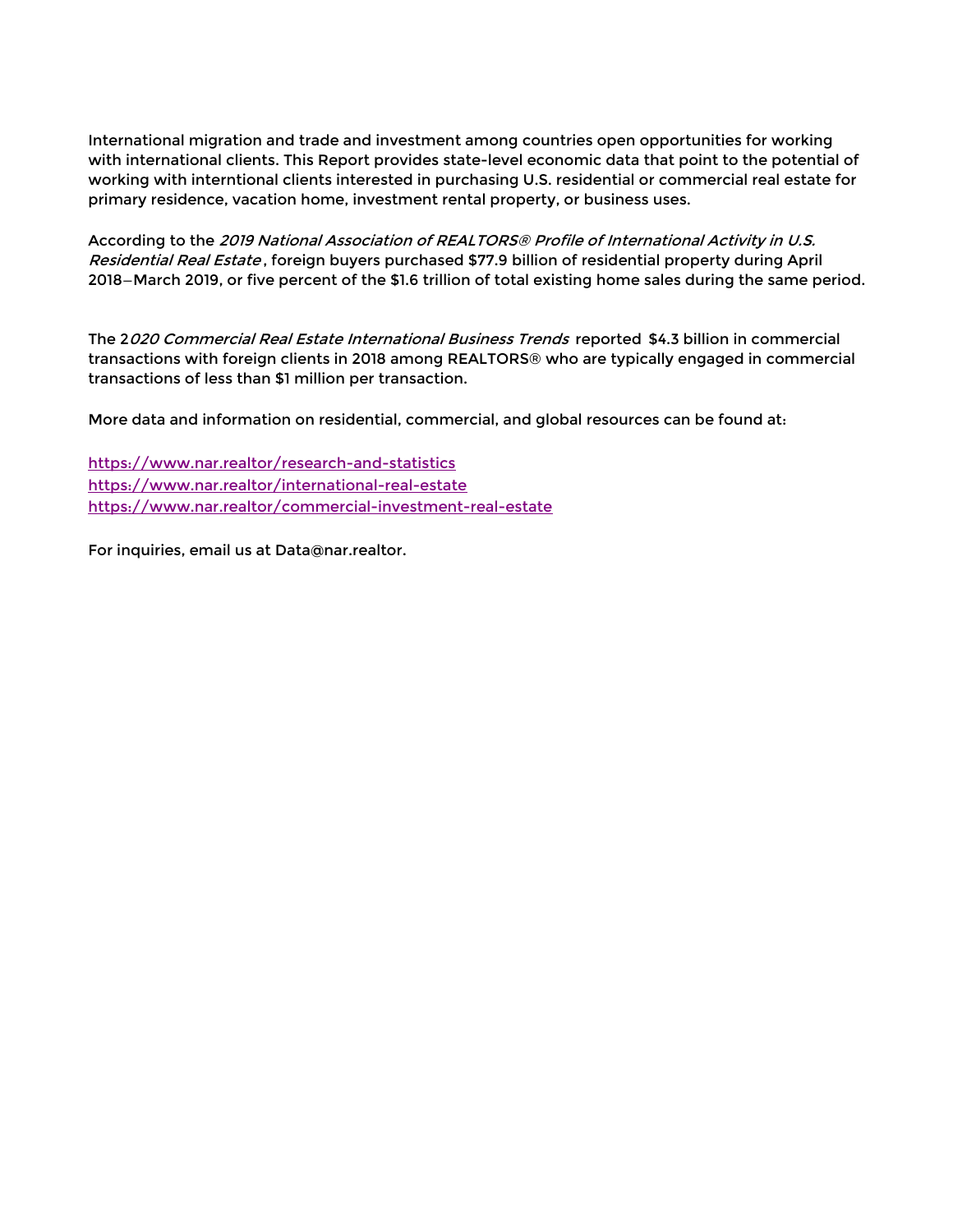## **Indicators for Engaging in International Real Estate in Arizona**

| <b>Chart 1. Net International Migration</b>             | $\overline{2}$ |
|---------------------------------------------------------|----------------|
| Table 1. Population by Place of Birth                   | 2              |
| Table 2. Foreign-born Population                        | $\overline{3}$ |
| Table 3. Home Ownership and Median Income               | 3              |
| <b>Table 4. Educational Attainment</b>                  | 4              |
| Table 5. Unemployment Rate                              | 4              |
| Table 6. Wage and Salary Workers                        | 4              |
| Table 7. Persons Obtaining Permanent Residence Status   | 5              |
| Table 8. Non-Immigrant Admissions                       | 5              |
| Table 9. Non-Immigrant (I-94) Admission Class           | 6              |
| Table 10. Immigration by Origination Region and Country | 7              |
| Table 11. Employment of Multinational Companies         | 8              |
| Table 12. Top 25 Export Destinations                    | 9              |
| Table 13. Top 25 Import Origins                         | 10             |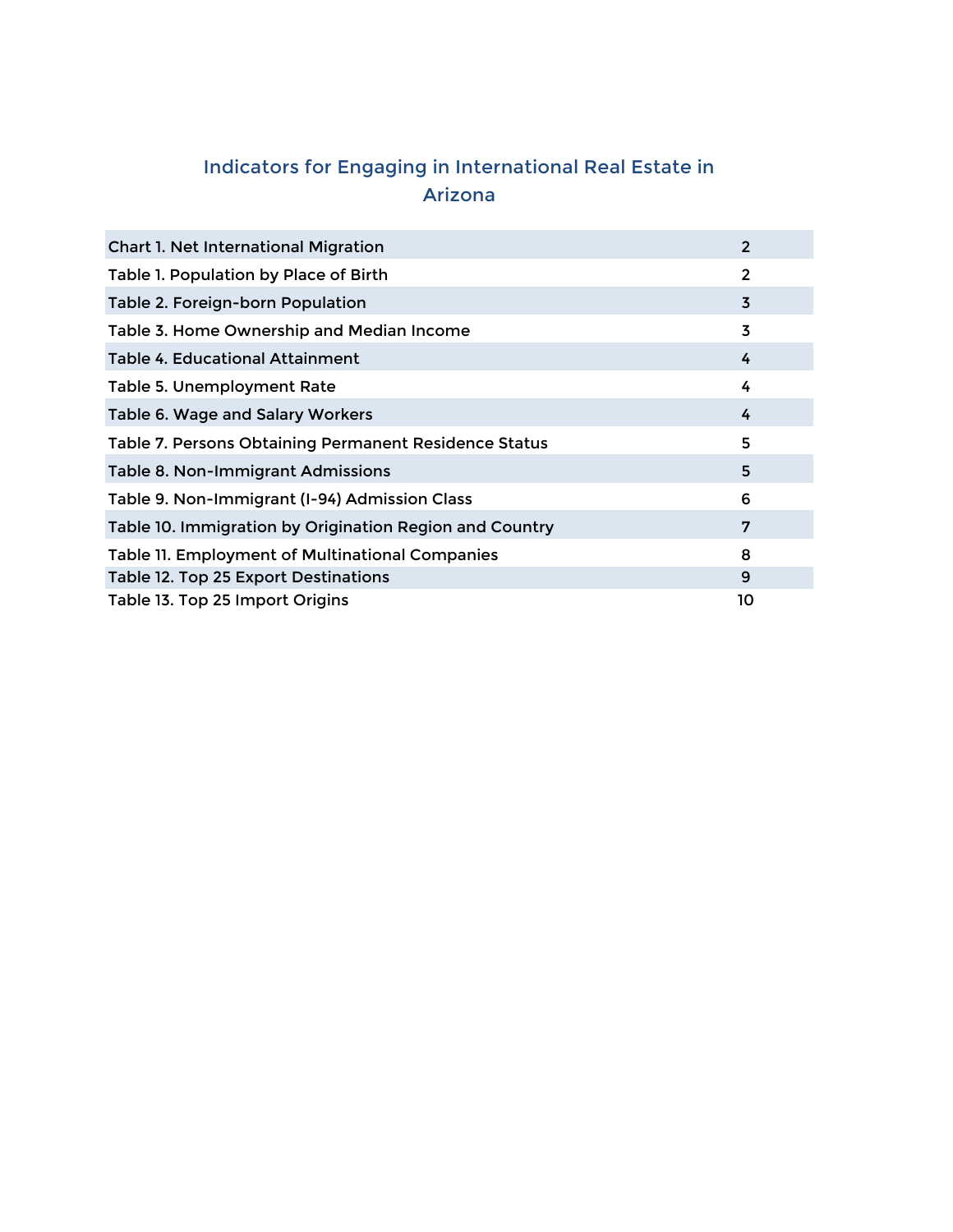





#### **Table 1. Population By Place of Birth in 2018**

|                                     | Arizona   | U.S.        |  |
|-------------------------------------|-----------|-------------|--|
| Total Population, by Place of Birth | 7,171,646 | 327,167,439 |  |
| Native /1                           | 6,211,371 | 282,438,718 |  |
| Foreign-Born /2                     | 960,275   | 44,728,721  |  |
| Naturalized                         | 431,667   | 22,629,737  |  |
| Not a U.S. Citizen                  | 528,608   | 22,098,984  |  |
|                                     |           |             |  |
| Percent, Foreign-Born               | 13%       | 14%         |  |

/1 The The U.S. Census Bureau uses the terms native and native born to refer to anyone born in the U.S.,

Puerto Rico, a U.S. Island Area , or abroad of a U.S. citizen parent or parents.

/2 The U.S. Census Bureau uses the term foreign born to refer to anyone who is not a U.S. citizen at birth,

naturalized U.S. citizens, lawful permanent residents (immigrants) present in the U.S., temporary migrants

such as foreign students), humanitarian migrants (such as refugees and asylees), and persons illegally present in the United States.

Source: U.S. Census Bureau, ACS 2018, 1-year estimates, Table DP02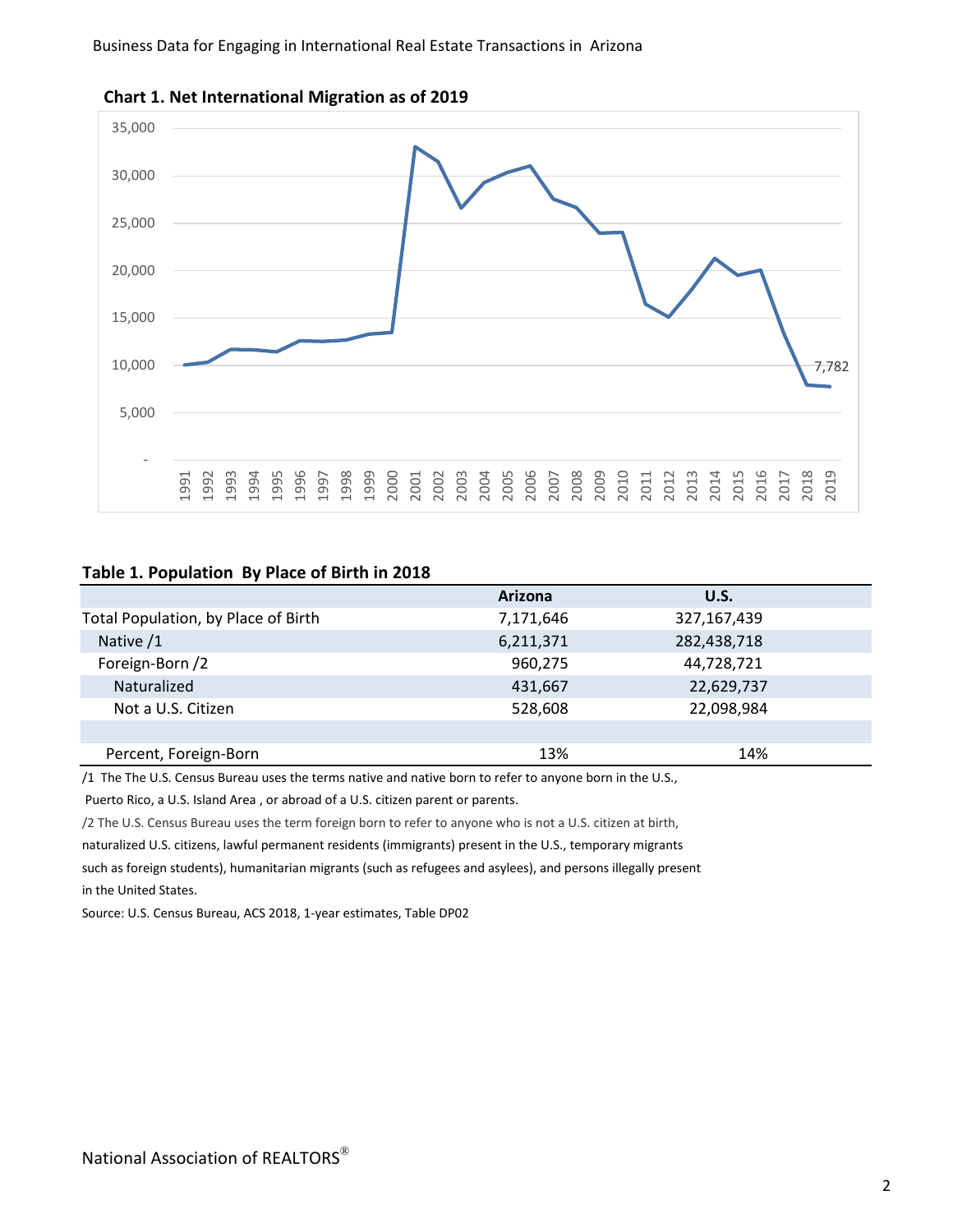| Table 2. Torcign Dorm't opdiation in 2010        |         |         |             |         |
|--------------------------------------------------|---------|---------|-------------|---------|
|                                                  | Arizona |         | <b>U.S.</b> |         |
| Total Foreign-born Population, Excl. Born at Sea | 960,275 | % share | 17,528      | % share |
| Born in Europe                                   | 83,545  | 9%      | 3,923       | 22%     |
| Born in Asia                                     | 196,083 | 20%     | 3,853       | 22%     |
| Born in Afria                                    | 39,402  | 4%      | 385         | 2%      |
| Born in Oceania                                  | 4,924   | 1%      | 209         | 1%      |
| Born in Latin America                            | 594,430 | 62%     | 8,410       | 48%     |
| Born in Northern America                         | 41,891  | 4%      | 748         | 4%      |

**Table 2. Foreign-Born Population in 2018** 

Source: U.S. Census Bureau, ACS 2018, 1-year estimates, Table DP02

#### **Table 3. Home Ownership and Median Household Income in 2013-2018**

|                    | <b>Home Ownership Rate</b> | <b>Median HH Income</b> |
|--------------------|----------------------------|-------------------------|
| <b>Arizona</b>     | (in %)                     | (in 5)                  |
| Total              | 63.6                       | \$56,213                |
| <b>Native</b>      | 64.6                       | \$58,384                |
| Foreign Born       | 53.8                       | \$45,328                |
| Naturalized        | 72.9                       | \$54,949                |
| Not a U.S. Citizen | 44.6                       | \$37,702                |
|                    |                            |                         |
| U.S.               |                            |                         |
| Total              | 63.8                       | \$60,293                |
| Native             | 65.9                       | \$60,968                |
| Foreign Born       | 54.0                       | \$56,293                |
| Naturalized        | 69.3                       | \$66,078                |
| Not a U.S. Citizen | 34.0                       | \$46,323                |

#N/A - Data not available

Source: U.S. Census Bureau, ACS 2013-2018, 5-year estimates, Table S0501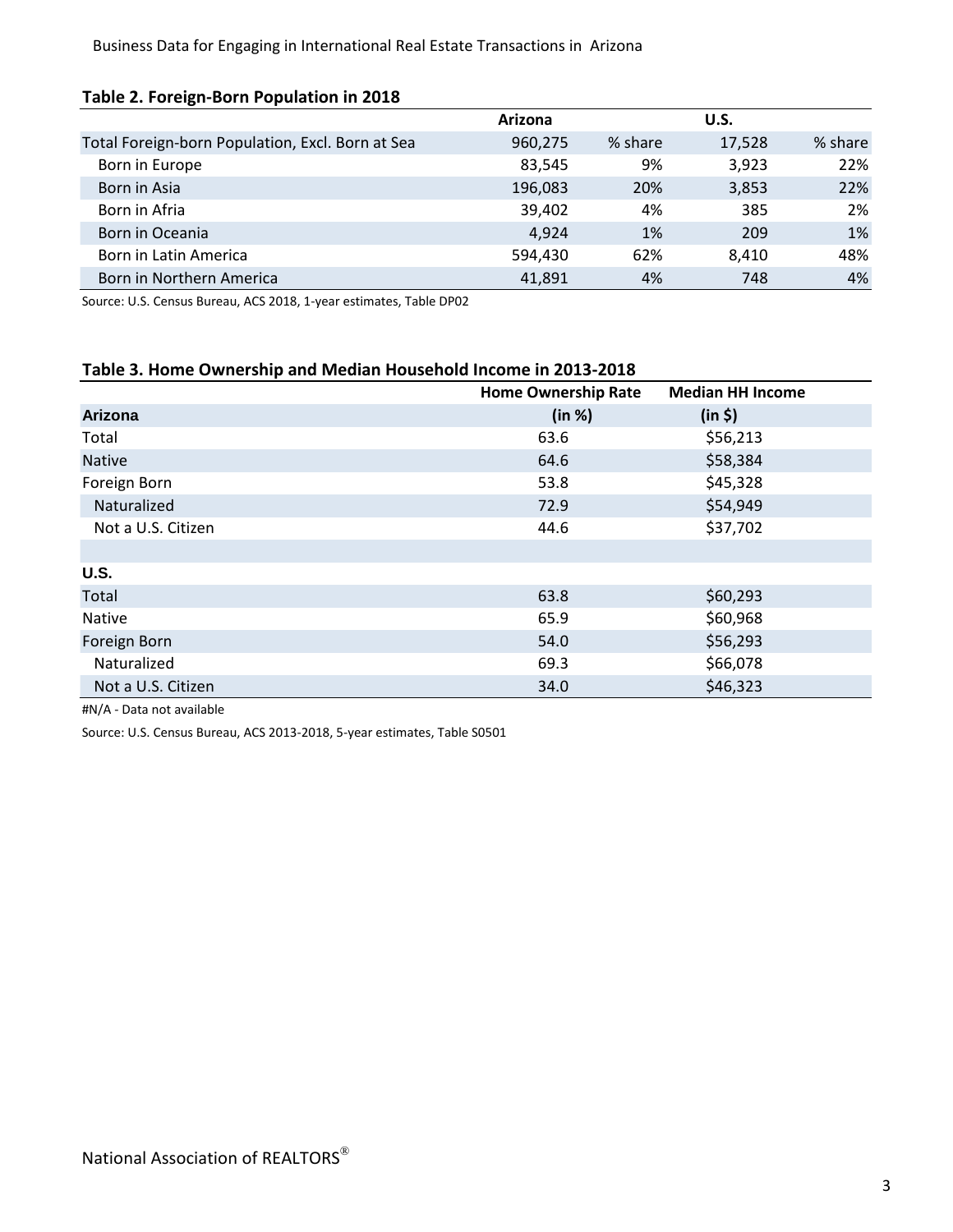#### **Table 4. Educational Attainment in 2013-2018**

|                                                     | Arizona | U.S. |  |
|-----------------------------------------------------|---------|------|--|
| <b>Percent With Bachelor's Degree</b>               |         |      |  |
| Total Population, 25 years and over                 | 18.0    | 19.4 |  |
| <b>Native</b>                                       | 19.1    | 19.9 |  |
| Foreign-Born                                        | 12.8    | 17.4 |  |
| Naturalized                                         | 16.4    | 20.7 |  |
| Not a U.S. Citizen                                  | 9.8     | 13.8 |  |
|                                                     |         |      |  |
| <b>Percent With Graduate or Professional Degree</b> |         |      |  |
| Total Population, 25 years and over                 | 10.9    | 12.1 |  |
| <b>Native</b>                                       | 11.1    | 11.9 |  |
| Foreign-Born                                        | 9.6     | 13.1 |  |
| Naturalized                                         | 12.0    | 14.8 |  |
| Not a U.S. Citizen                                  | 7.7     | 11.2 |  |

#N/A - Data not available

Source: U.S. Census Bureau, ACS 2013-2018, 5-year estimates, Table S0501

#### **Table 5. Unemployment Rate in 2013-2018**

|                                           | Arizona | U.S. |  |
|-------------------------------------------|---------|------|--|
| Civilian Population 16 years old and over | 3.8     | 3.7  |  |
| <b>Native</b>                             | 3.9     | 3.8  |  |
| Foreign-Born                              | 3.3     | 3.4  |  |
| Naturalized                               | 2.9     | 2.8  |  |
| Not a U.S. Citizen                        | 3.5     | 4.0  |  |

#N/A - Data not available

Source: U.S. Census Bureau, ACS 2013-2018, 5-year estimates, Table S0501

#### **Table 6. Wage and Salary workers in 2013-2018**

|                                                      | Arizona | <b>U.S.</b> |  |
|------------------------------------------------------|---------|-------------|--|
| Percent of Civilian Labor Force 16 years ol and over |         |             |  |
| Total Population, 25 years and over                  | 68.3    | 68.6        |  |
| Native                                               | 79.8    | 79.5        |  |
| Foreign-Born                                         | 81.6    | 83.7        |  |
| Naturalized                                          | 79.8    | 80.7        |  |
| Not a U.S. Citizen                                   | 83.0    | 86.7        |  |

#N/A - Data not available

Source: U.S. Census Bureau, ACS 2013-2018, 5-year estimates, Table S0501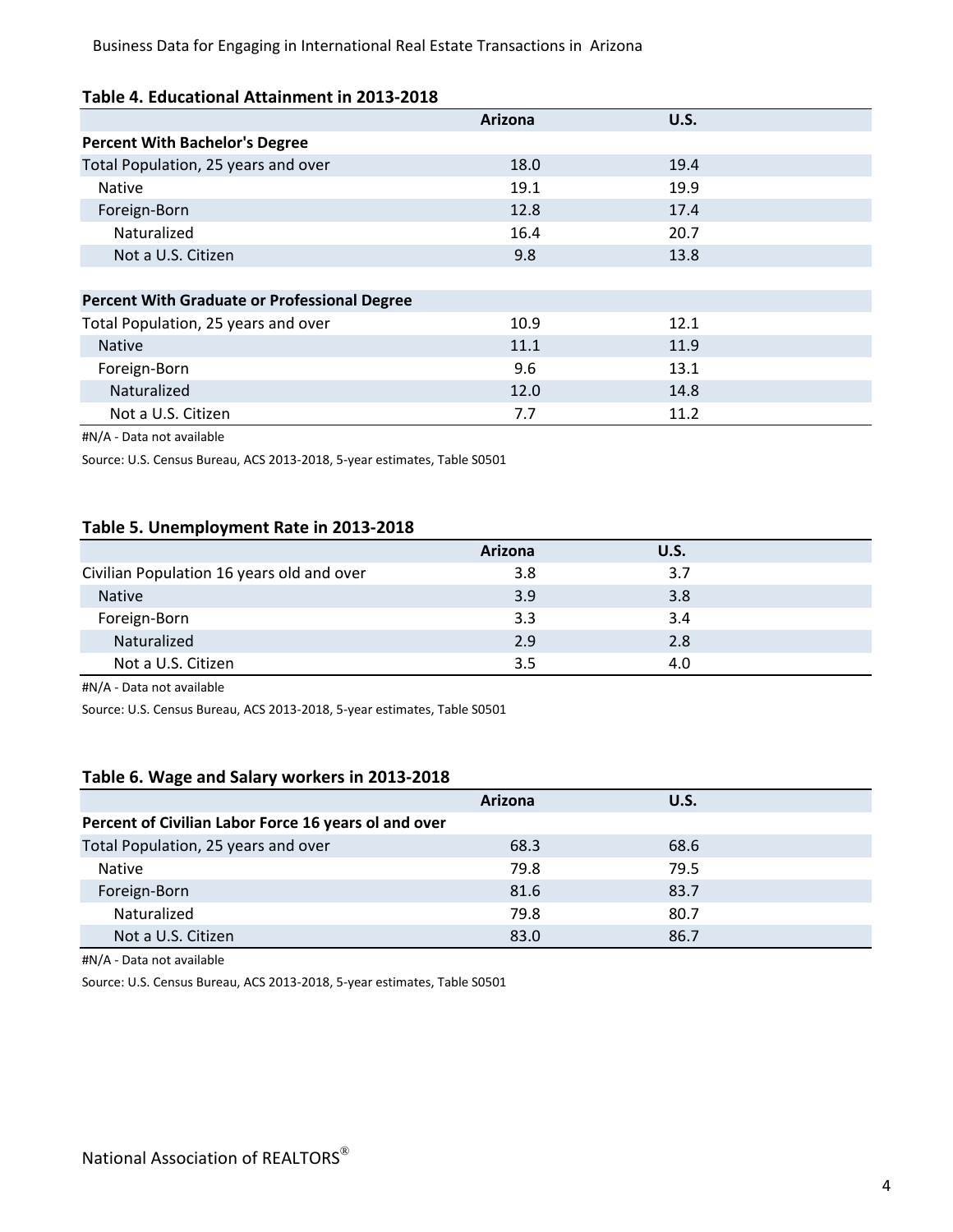|                                                 | Arizona | U.S.      |  |  |
|-------------------------------------------------|---------|-----------|--|--|
| 2005                                            | 18,986  | 1,122,257 |  |  |
| 2006                                            | 21,529  | 1,266,129 |  |  |
| 2007                                            | 17,528  | 1,052,415 |  |  |
| 2008                                            | 20,638  | 1,107,126 |  |  |
| 2009                                            | 20,997  | 1,130,818 |  |  |
| 2010                                            | 18,243  | 1,042,625 |  |  |
| 2011                                            | 20,333  | 1,062,040 |  |  |
| 2012                                            | 18,434  | 1,031,631 |  |  |
| 2013                                            | 16,097  | 990,553   |  |  |
| 2014                                            | 16,908  | 1,016,518 |  |  |
| 2015                                            | 17,997  | 1,051,031 |  |  |
| 2016                                            | 20,694  | 1,183,505 |  |  |
| 2017                                            | 19,344  | 1,127,167 |  |  |
| 2018                                            | 18,335  | 1,096,611 |  |  |
| Source of data: Department of Homeland Security |         |           |  |  |

#### **Table 7. Persons Obtaining Permanent Residence Status**



#### **Table 8. Non-immigrant Admissions**

Yearbook of Immigration Statistics, Table 4.

| Arizona   | U.S.       |
|-----------|------------|
| 571,874   | 32,003,435 |
| 769,491   | 33,667,328 |
| 934,518   | 37,149,651 |
| 1,002,557 | 39,381,928 |
| 915,169   | 36,231,554 |
| 1,494,581 | 46,471,516 |
| 1,800,715 | 46,471,516 |
| 1,749,492 | 53,887,286 |
| 1,952,808 | 61,052,260 |
| 1,653,321 | 74,930,606 |
| 1,690,893 | 76,638,236 |
| 1,873,757 | 76,786,751 |
| 2,498,199 | 77,643,267 |
| 2,931,407 | 81,279,692 |
|           |            |

Source of data: Department of Homeland Security Yearbook of Immigration Statistics, Table 30.

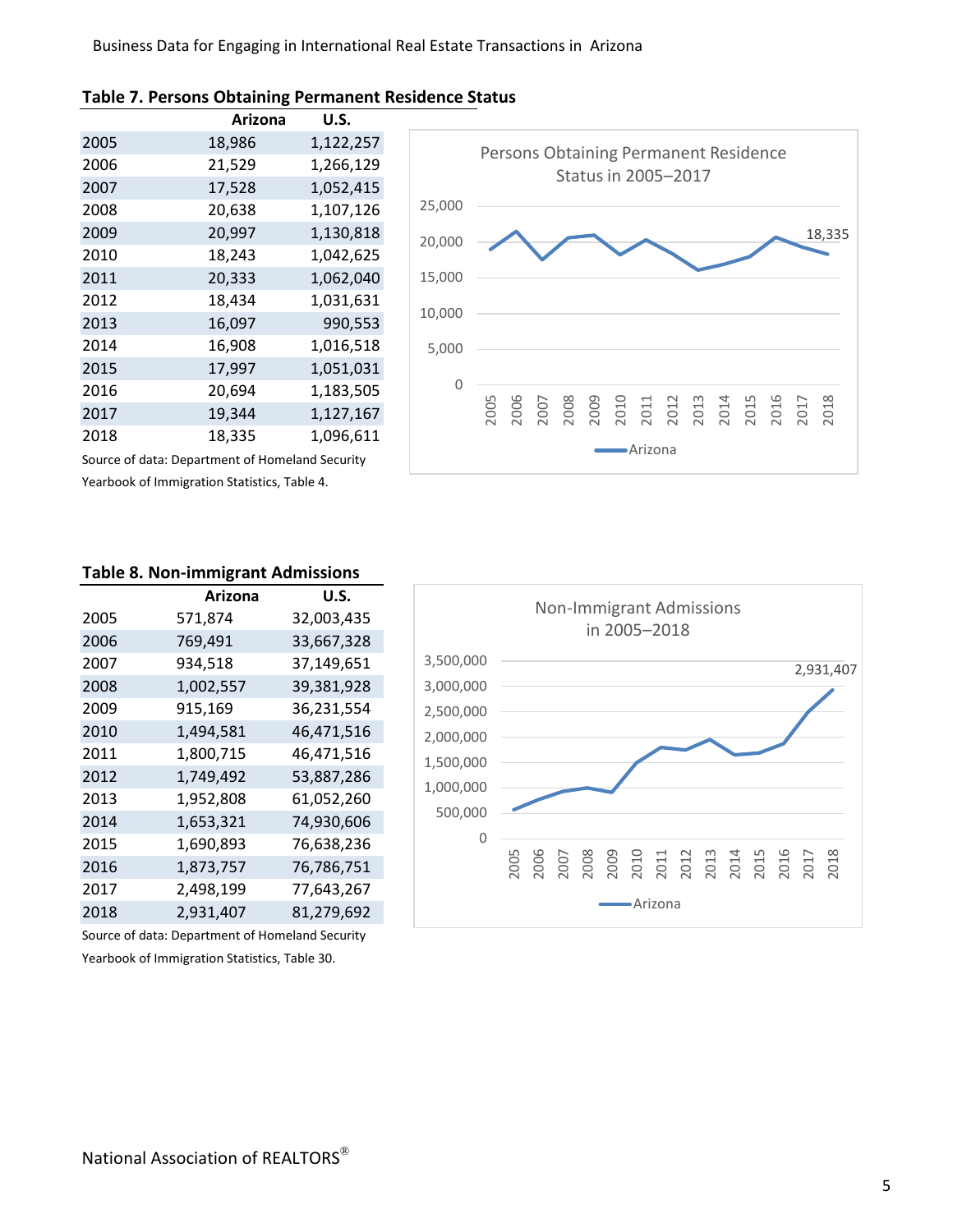#### **Table 9. Non-immigrant admissions (I-94 only)**

|                                   | 2014       | 2015       | 2016       | 2017       | 2018       |
|-----------------------------------|------------|------------|------------|------------|------------|
| Business Traveler, Visa waiver /1 | 134,309    | 132,198    | 159,230    | 136,732    | 136,767    |
| Business Traveler, Other /2       | 1,410,954  | 1,439,910  | 1,568,629  | 2,176,528  | 2,634,559  |
| Students and exchange visitors/3  | 30,259     | 31,200     | 39,124     | 32,255     | 34,093     |
| Temporary workers and families/4  | 70,017     | 81,371     | 96,688     | 143,887    | 116,235    |
| Diplomats/other representatives/5 | 4,433      | 4,316      | 5,757      | 6,664      | 7,717      |
| All other classes                 | 3,118      | 1,637      | 3,799      | 1,204      | 837        |
| Unknown                           | 231        | 3,118      | 530        | 929        | 1,199      |
| Arizona                           | 1,653,321  | 1,693,750  | 1,873,757  | 2,498,199  | 2,931,407  |
|                                   |            |            |            |            |            |
| U.S.                              | 74,930,606 | 76,638,236 | 76,786,751 | 77,643,267 | 81,279,692 |

 $<sup>1</sup>$  Includes GB, GMB, GT, GMT, WB, and WT admissions.</sup>

 $^2$  Includes B1, B2 and a limited number of Border Crossing Card (BCC) admissions.

 $3$  Includes principals, spouses, and children (F,J,M admissions).

<sup>4</sup> Includes principals, spouses, and children (CW1, E, H,I,L,O, P,Q, R, TD and TN admissions).

<sup>5</sup> Includes principals, spouses, and children (A, G, Nadmissions).

Notes:

Admissions represent counts of events, i.e., arrivals, not unique individuals.

The majority of short-term admissions from Canada and Mexico are excluded.

Source: U.S. Department of Homeland Security, Yearbook of Immigration Statistics,Table 30.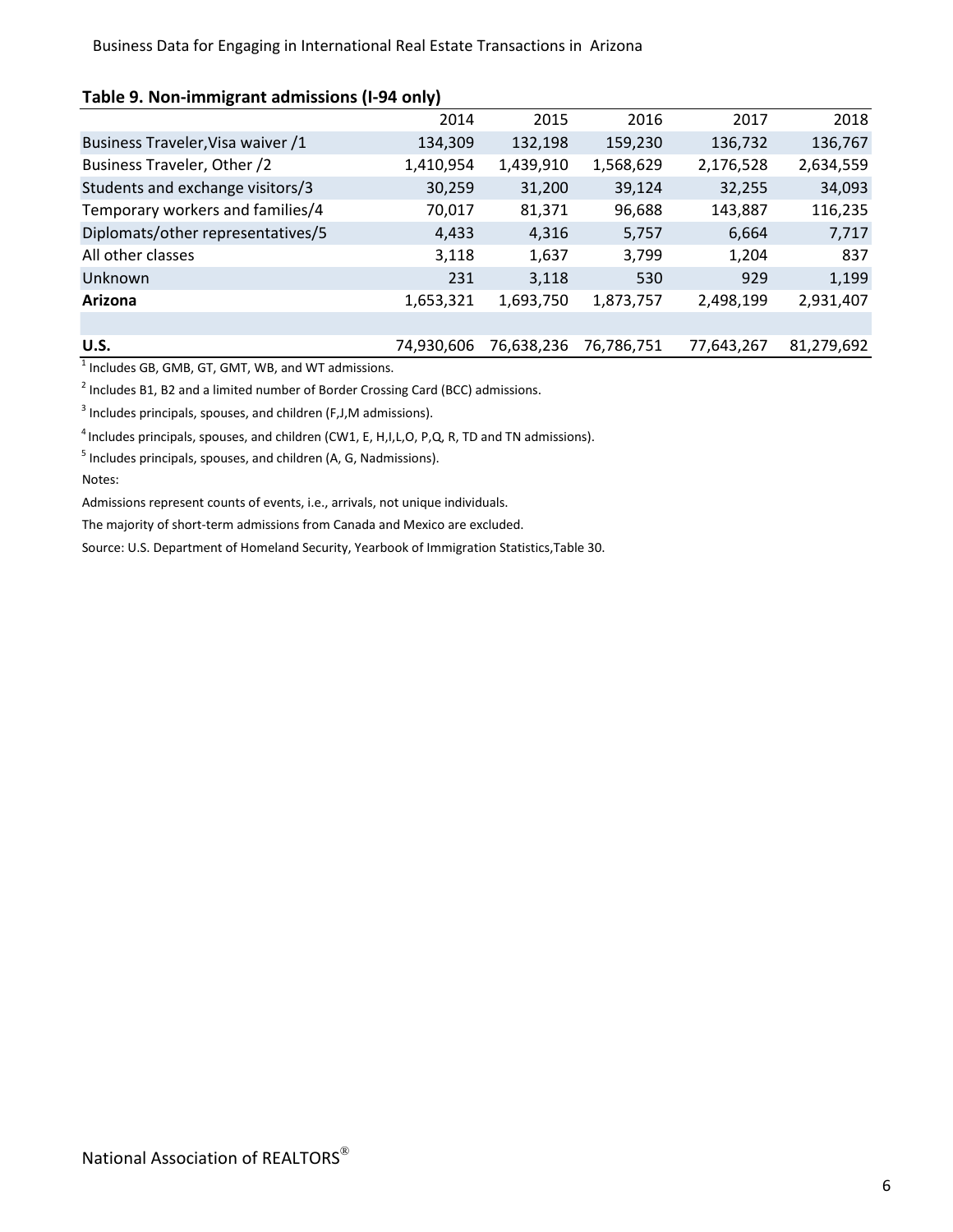#### **Table 10. Immigration by Origination Region and Country in 2018**

| <b>REGION</b>              |        |
|----------------------------|--------|
| Total                      | 18,335 |
| Africa                     | 2,200  |
| Asia                       | 5,360  |
| Europe                     | 736    |
| North America              | 9,550  |
| Oceania                    | 83     |
| South America              | 397    |
| Unknown                    | 9      |
| <b>COUNTRY</b>             |        |
| Total                      | 18,335 |
| Mexico                     | 8,025  |
| Syria                      | 738    |
| Cuba                       | 699    |
| Philippines                | 657    |
| India                      | 653    |
| Iraq                       | 624    |
| Vietnam                    | 549    |
| Congo, Democratic Republic | 432    |
| China, People's Republic   | 429    |
| Tanzania                   | 253    |
| Canada                     | 241    |
| Afghanistan                | 213    |
| Guatemala                  | 182    |
| Iran                       | 155    |
| Burma                      | 147    |
| Ethiopia                   | 140    |
| Sudan                      | 138    |
| Somalia                    | 134    |
| Korea, South               | 132    |
| Kenya                      | 130    |
| Uganda                     | 124    |
| Pakistan                   | 119    |
| Bangladesh                 | 112    |
| Jordan                     | 108    |
| <b>El Salvador</b>         | 107    |
| <b>United Kingdom</b>      | 106    |





D-Data withheld to limit disclosure

Source: U.S. Department of Homeland Security

Yearbook of Immigration Statistics, 2017,Supplemental Table 1.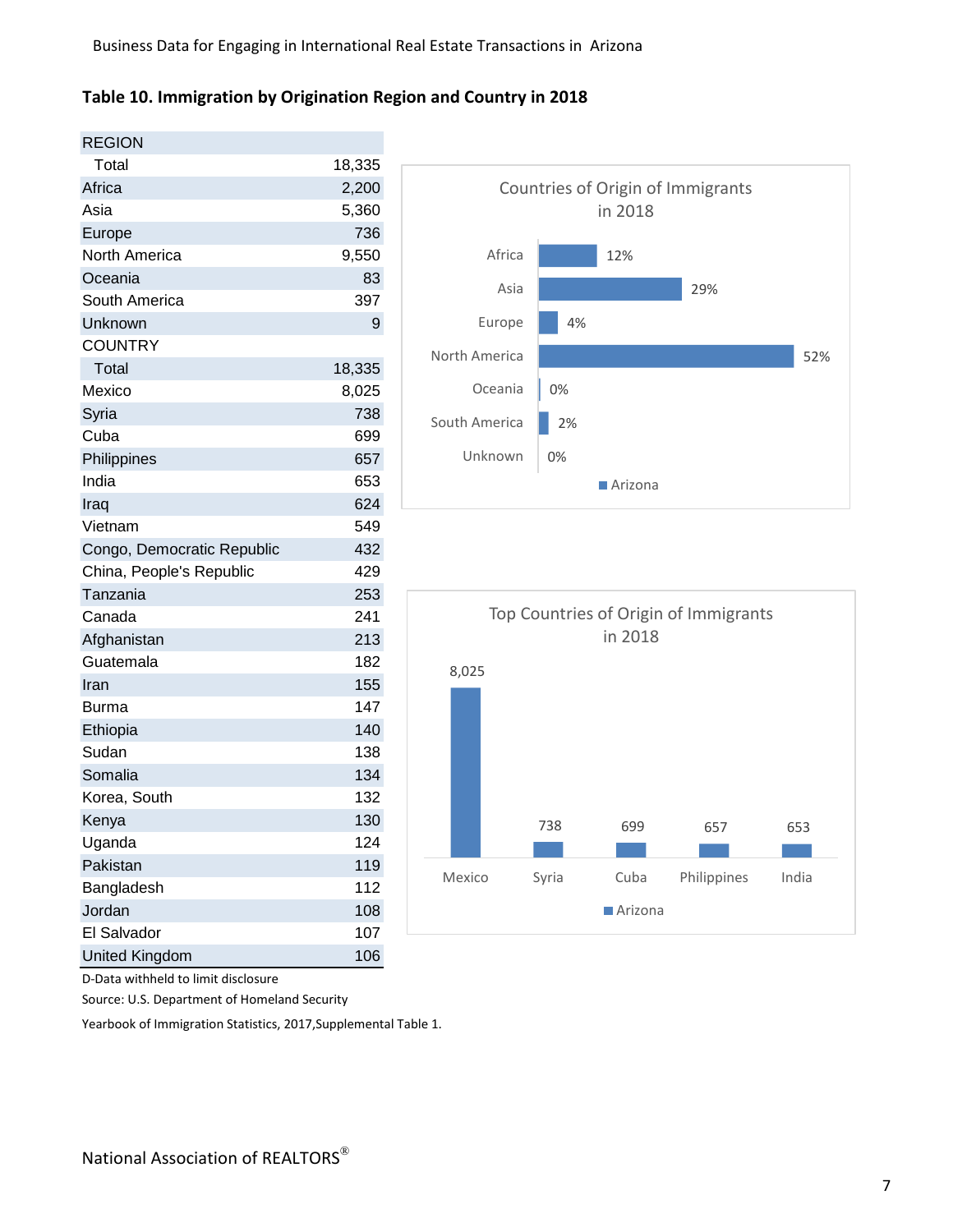



Source: US Bureau of Economic Analysis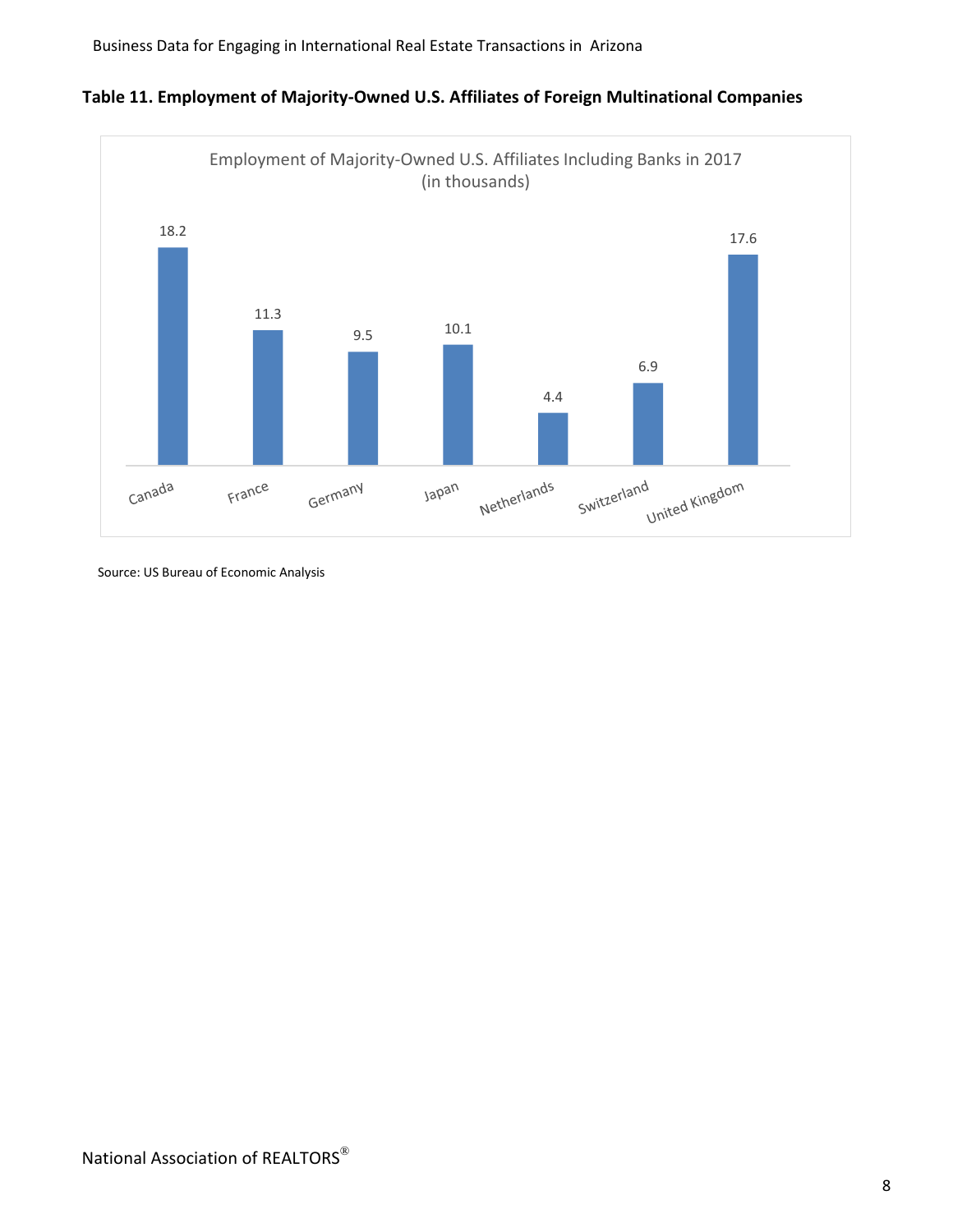| Country                     | 2018 Dollar Volume | <b>Percent Share</b> |
|-----------------------------|--------------------|----------------------|
| World                       | \$22,388           | 1.35                 |
| <b>Top 25</b>               | \$20,494           | 91.5                 |
| Mexico                      | \$7,650            | 34.2                 |
| Canada                      | \$2,148            | 9.6                  |
| China                       | \$1,194            | 5.3                  |
| United Kingdom              | \$928              | 4.1                  |
| Japan                       | \$753              | 3.4                  |
| Germany                     | \$747              | 3.3                  |
| Netherlands                 | \$613              | 2.7                  |
| Thailand                    | \$583              | 2.6                  |
| France                      | \$567              | 2.5                  |
| Singapore                   | \$552              | 2.5                  |
| <b>Hong Kong</b>            | \$520              | 2.3                  |
| Taiwan                      | \$506              | 2.3                  |
| <b>Brazil</b>               | \$501              | 2.2                  |
| Malaysia                    | \$444              | 2.0                  |
| Saudi Arabia                | \$386              | 1.7                  |
| Korea, South                | \$371              | 1.7                  |
| Israel                      | \$352              | 1.6                  |
| Australia                   | \$309              | 1.4                  |
| <b>United Arab Emirates</b> | \$291              | 1.3                  |
| Ireland                     | \$229              | 1.0                  |
| Switzerland                 | \$210              | 0.9                  |
| Italy                       | \$201              | 0.9                  |
| Turkey                      | \$184              | 0.8                  |
| India                       | \$131              | 0.6                  |
| Colombia                    | \$124              | 0.6                  |

Source: U.S. Census Bureau, State Trade Data by Country

The world export share is the state's share to total US exports to the world.

The top 25 share is the fraction of the state's exports that go to the top 25 countries.

Each country's share is the fraction of the state's exports that go to that country.



National Association of REALTORS®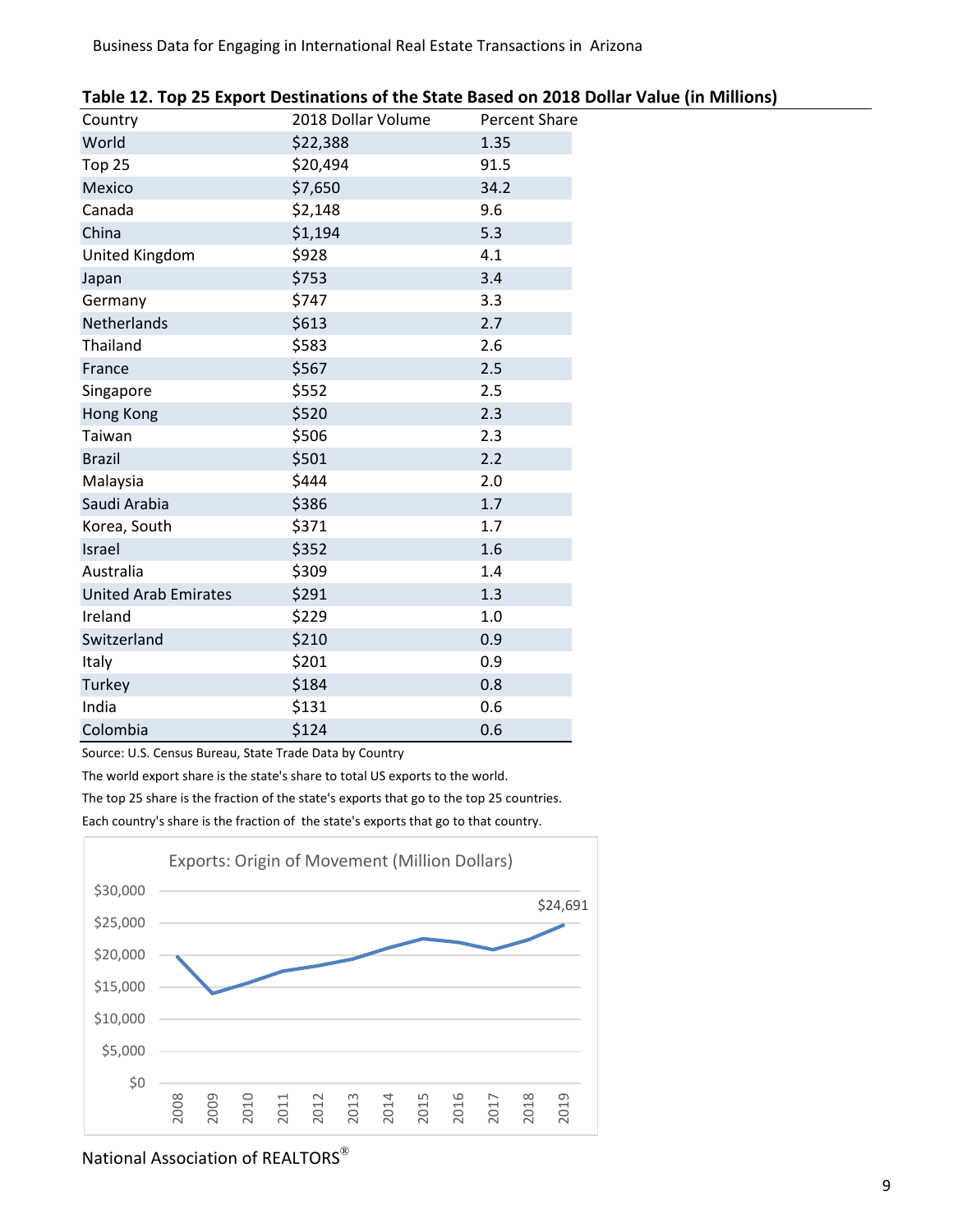| Country               | 2018 Dollar Volume | Percent Share |
|-----------------------|--------------------|---------------|
| World                 | \$22,458           | 0.88          |
| Top 25                | \$21,660           | 96.4          |
| Mexico                | \$9,042            | 40.3          |
| China                 | \$3,403            | 15.2          |
| Canada                | \$1,542            | 6.9           |
| Japan                 | \$1,178            | 5.2           |
| Germany               | \$871              | 3.9           |
| Malaysia              | \$728              | 3.2           |
| <b>United Kingdom</b> | \$609              | 2.7           |
| Taiwan                | \$547              | 2.4           |
| Netherlands           | \$516              | 2.3           |
| Italy                 | \$412              | 1.8           |
| Thailand              | \$314              | 1.4           |
| France                | \$314              | 1.4           |
| Peru                  | \$298              | 1.3           |
| India                 | \$247              | 1.1           |
| <b>Brazil</b>         | \$226              | 1.0           |
| Korea, South          | \$221              | 1.0           |
| Vietnam               | \$214              | 1.0           |
| Singapore             | \$194              | 0.9           |
| Ireland               | \$156              | 0.7           |
| Czech Republic        | \$124              | 0.6           |
| Israel                | \$118              | 0.5           |
| Philippines           | \$109              | 0.5           |
| Switzerland           | \$98               | 0.4           |
| Spain                 | \$96               | 0.4           |
| Australia             | \$82               | 0.4           |

|  |  | Table 13. Top 25 Import Origins of the State Based on 2018 Dollar Value (in Millions) |
|--|--|---------------------------------------------------------------------------------------|
|--|--|---------------------------------------------------------------------------------------|

Source: U.S. Census Bureau, State Trade Data by Country

The world import share is the state's share to total US imports from the world. The top 25 share is the fraction of the state's imports from the top 25 countries. Each country's share is the fraction of the state's imports from that country.



### National Association of REALTORS®